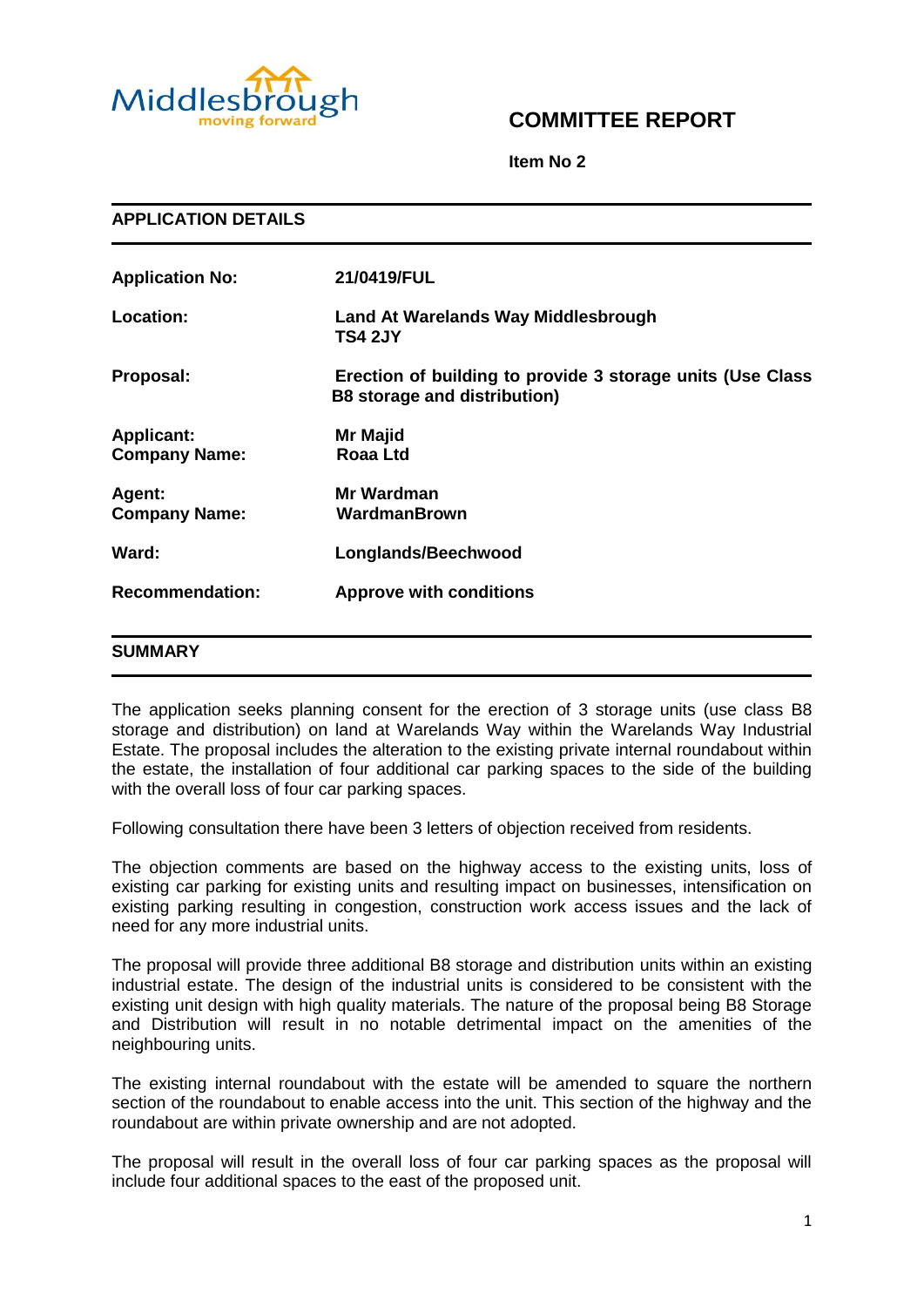The site layout and associated highway and parking alterations have been designed to provide adequate highway access and parking provision for the proposed and the existing units within the Industrial Estate and raise no highway safety concerns.

The application is supported by a Design and Access Statement and a certificate B notice has been served.

The recommendation is for approval of the application subject to conditions.

## **SITE AND SURROUNDINGS AND PROPOSED WORKS**

The site is located on land at Warelands Way within the Warelands Way Industrial Estate. The Industrial Estate is located to the south of the roundabout for Longlands Road and the A174 with the highway access into the industrial estate being from Hutton Road. The site itself is located immediately to the north of the internal roundabout within the estate on an area of hard standing which is currently allocated for car parking for the existing units. The site area itself is 460 square metres.

The proposal is for the erection of a single storey industrial unit which will provide three individual units, with a total internal floor space of 174 Square metres. The overall width of the building will be 27.4 metres with a depth of 6.8 metres. The eaves height on the front elevation will be 4 metres with the maximum height of the building being 5 metres at the rear.

The building will be a steel framed design with brickwork on the lower sections of the elevations and Kingspan dark green cladding on the upper sections. The unit will have a lean to roof design with each unit having an aluminium roller shutter door and single cream steel access doors on the front elevation with no windows/doors on the side or rear elevations.

The current internal roundabout with the estate will be amended to square the northern section of the roundabout to enable access into the unit. This section of the highway and the roundabout are within private ownership and are not adopted.

The proposal will result in the overall loss of four car parking spaces, with the proposal providing four new car parking spaces to the east of the proposed unit.

## **PLANNING HISTORY**

Previous planning permission for the site include recent approval in 2019 under application 19/0633/FUL for three storage units under class B8 Storage and Distribution approved in December 2019. The application was approved with the only condition being the development should being in accordance with the submitted plans.

## **PLANNING POLICY**

In accordance with Section 38(6) of the Planning and Compulsory Purchase Act 2004, Local Planning Authorities must determine applications for planning permission in accordance with the Development Plan for the area, unless material considerations indicate otherwise. Section 143 of the Localism Act requires the Local Planning Authority to take local finance considerations into account. Section 70(2) of the Town and Country Planning Act 1990 (as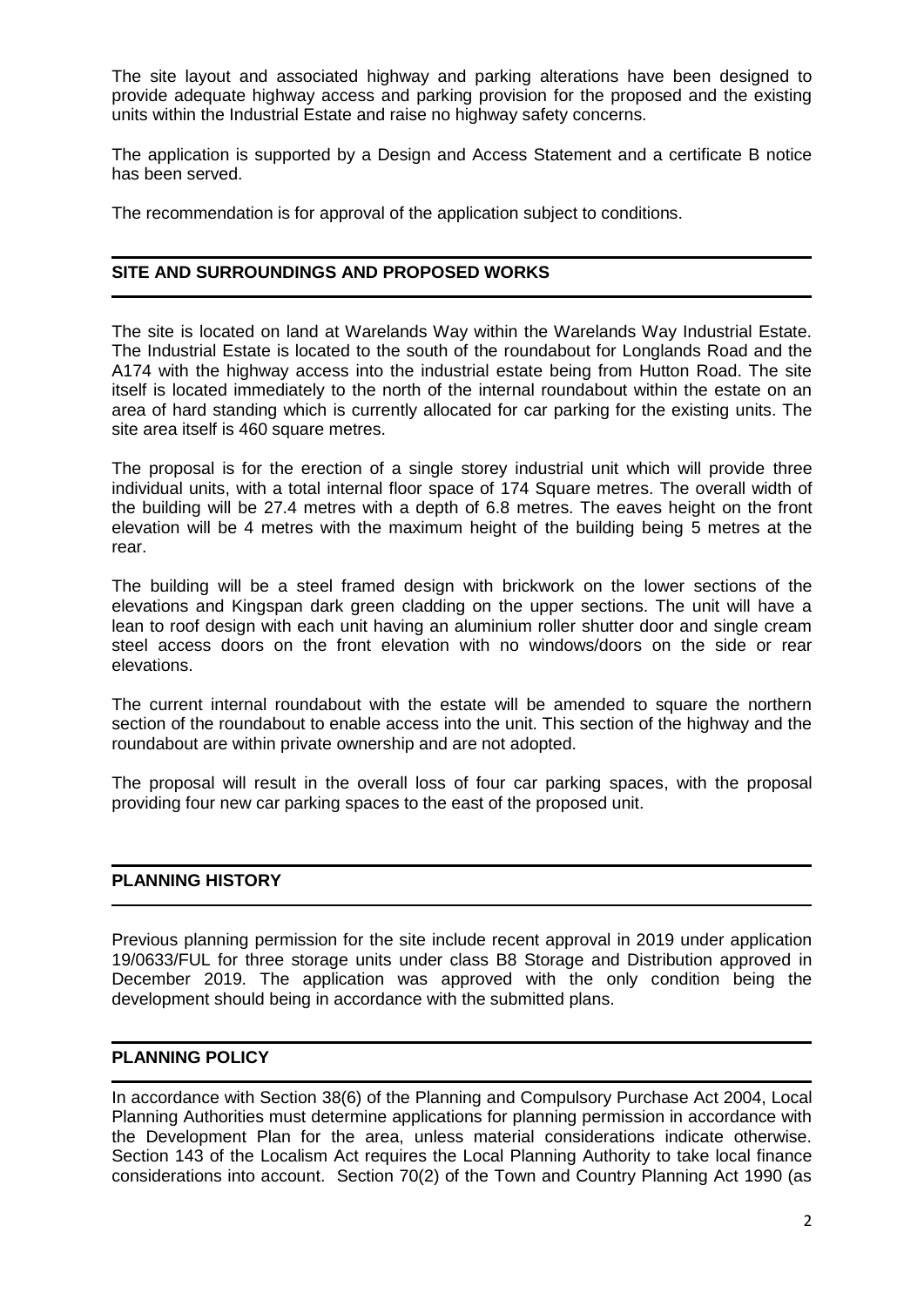amended) requires Local Planning Authorities, in dealing with an application for planning permission, to have regard to:

- The provisions of the Development Plan, so far as material to the application
- Any local finance considerations, so far as material to the application, and
- Any other material considerations.

#### Middlesbrough Local Plan

The following documents comprise the *Middlesbrough Local Plan*, which is the Development Plan for Middlesbrough:

- Housing Local Plan (2014)
- Core Strategy DPD (2008, policies which have not been superseded/deleted only)
- Regeneration DPD (2009, policies which have not been superseded/deleted only)
- Tees Valley Joint Minerals and Waste Core Strategy DPD (2011)
- Tees Valley Joint Minerals and Waste Policies & Sites DPD (2011)
- Middlesbrough Local Plan (1999, Saved Policies only) and
- Marton West Neighbourhood Plan (2016, applicable in Marton West Ward only).

#### National Planning Policy Framework

National planning guidance, which is a material planning consideration, is largely detailed within the *National Planning Policy Framework* (NPPF). At the heart of the NPPF is a presumption in favour of sustainable development (paragraph 11). The NPPF defines the role of planning in achieving economically, socially and environmentally sustainable development although recognises that they are not criteria against which every application can or should be judged and highlights the need for local circumstances to be taken into account to reflect the character, needs and opportunities of each area.

For decision making, the NPPF advises that local planning authorities should approach decisions on proposed development in a positive and creative way, working pro-actively with applicants to secure developments that will improve the economic, social and environmental conditions of the area and that at every level should seek to approve applications for sustainable development (paragraph 38). The NPPF gives further overarching guidance in relation to:

- The delivery of housing,
- Supporting economic growth,
- Ensuring the vitality of town centres,
- Promoting healthy and safe communities,
- Promoting sustainable transport,
- Supporting the expansion of electronic communications networks,
- Making effective use of land,
- Achieving well designed buildings and places,
- Protecting the essential characteristics of Green Belt land
- Dealing with climate change and flooding, and supporting the transition to a low carbon future,
- Conserving and enhancing the natural and historic environment, and
- Facilitating the sustainable use of minerals.

The planning policies and key areas of guidance that are relevant to the consideration of the application are:

CS4 – Sustainable Development CS5 - Design

- DC1- General Development
- CS7- Economic Strategy
- H1 Spatial Strategy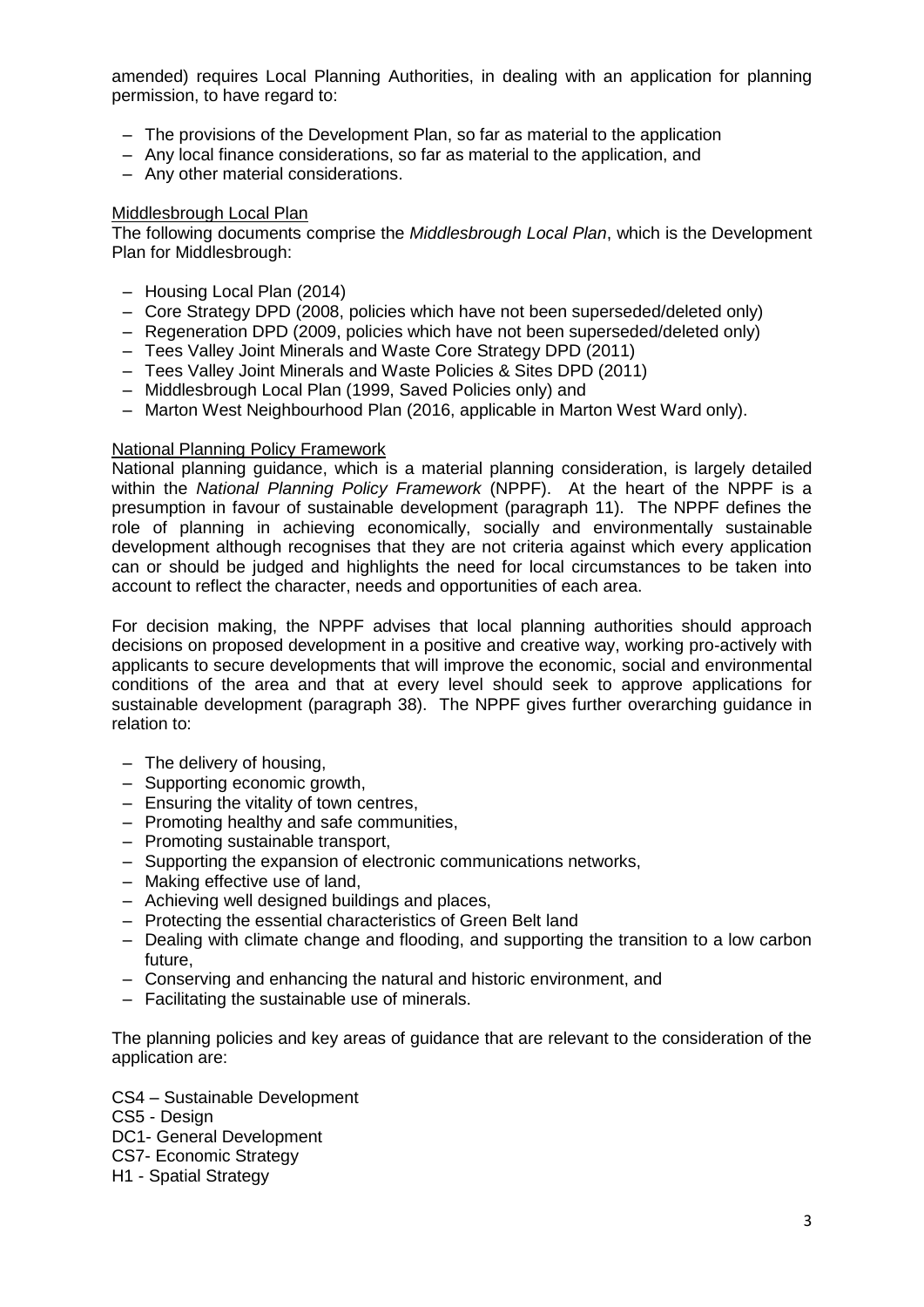The detailed policy context and guidance for each policy is viewable within the relevant Local Plan documents, which can be accessed at the following web address. <https://www.middlesbrough.gov.uk/planning-and-housing/planning/planning-policy>

## **CONSULTATION AND PUBLICITY RESPONSES**

Consultation letters were sent out to the adjacent units and a site notice was posted at the site. The comments are summarise below :-

### Objection comments

- a. Impact on the existing businesses due to the proposed access arrangements off highway and generate issues in being able to locate the existing units
- b. Proposed units will protrude and obstruct the only highway access to Units I, J, K and L
- c. Extra vehicles the units will generate will make it hard to follow the visual line of the road, if not block it or reduce the access/egress in some way.
- d. Additional traffic will add to congestion and confusion within the estate where parking already at a premium.
- e. Parking impacts will prevent customers visiting the existing units and result in a negative impact on the existing businesses
- f. Construction of the units will block access to the rear units and issues with parking and deliveries to the rest of the estate – this should be considered.
- g. Just starting to make progress after the last 18 months and reduction in access for customers will have a detrimental impact on the recovery of the units.
- h. There are 50 units in Middlesbrough of 1000 square feet or below so these units are not filling a need in the area as there are units already available.

Objection comments received from the following addresses:-

- 1. Unit L, Warelands Way
- 2. Unit K, Warelands Way
- 3. Neil Sullivan, 2 Deal Road, Billingham

#### **Public Responses**

| Number of original neighbour consultations 10 |   |
|-----------------------------------------------|---|
| Total numbers of comments received            | 4 |
| Total number of objections                    | 4 |
| Total number of support                       | O |
| Total number of representations               | O |

## **MBC Highways**

The scheme will not have a material impact on the operation of the highway network compared to current levels. The extent of adopted highway stops at Hutton Road, with Warelands Road not forming any part of adopted highway other than at the junction with Hutton Road. As a result the parking arrangement and how that operates all falls within private ownership. Also the area in question seems to have been operating as an informal storage facility for a number of years with containers currently located in this area.

#### **MBC Environmental Protection**

No comments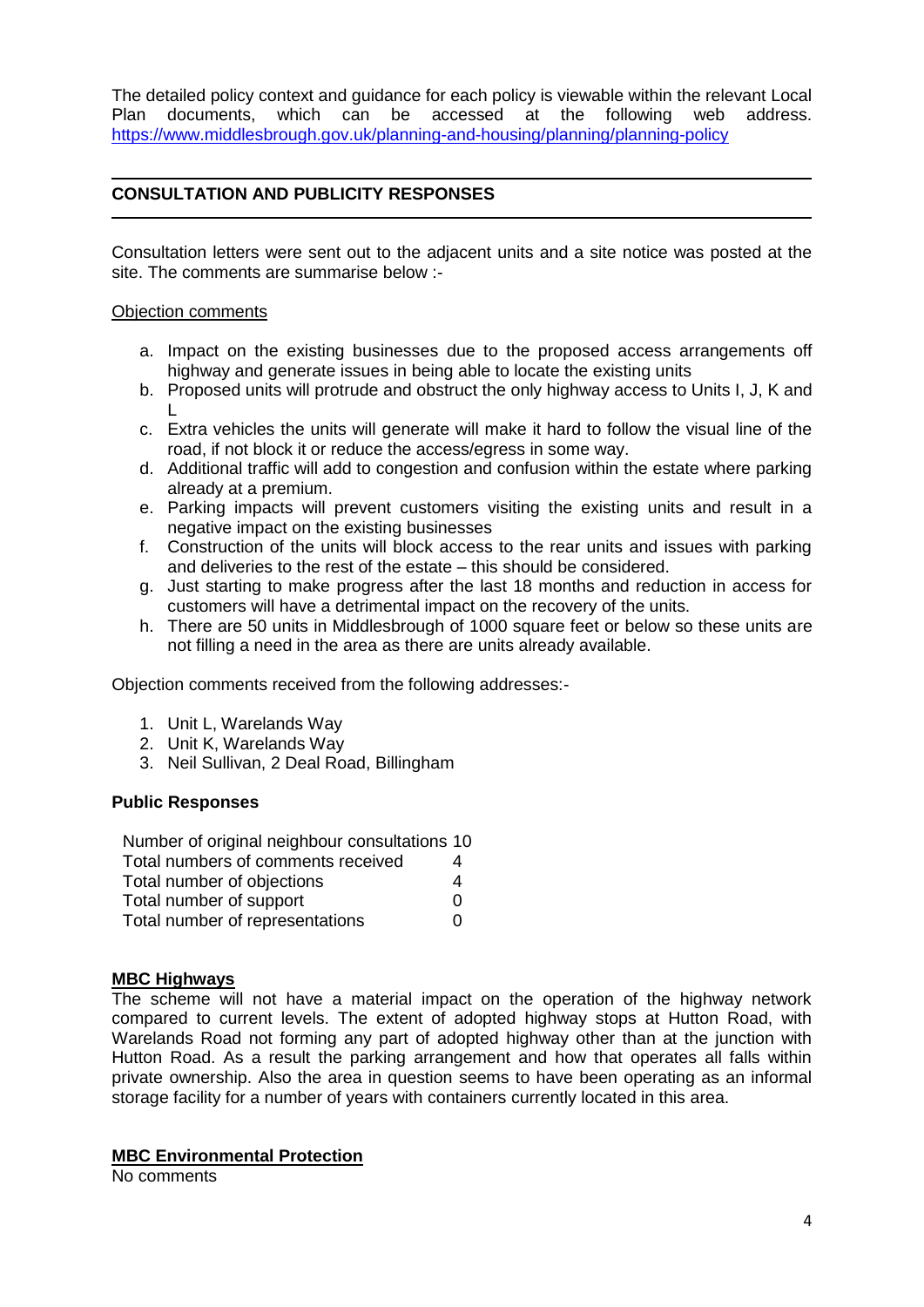## **MBC Waste officer**

No comments

## **Northern Gas Networks (in summary)**

No objections to these proposals, however there maybe apparatus in the area that may be at risk during construction works and should the planning application be approved, then we require the promoter of the works to contact us directly to discuss our requirements in detail. Should diversionary works be required these will be fully chargeable.

### **Cleveland Police Architectural Liaison Officer**

Applicant is encouraged to contact me for any advice, guidance I can offer in relation to designing out opportunities for crime and disorder to occur. Full information is available within the SBD Commercial Guide at [www.securedbydesign.com](https://gbr01.safelinks.protection.outlook.com/?url=http%3A%2F%2Fwww.securedbydesign.com%2F&data=04%7C01%7CDebbie_Moody%40middlesbrough.gov.uk%7Cc09a39488ab140b1059008d9785444e3%7C80e3c22b9f3044afb1981975db77798a%7C0%7C0%7C637673125709873258%7CUnknown%7CTWFpbGZsb3d8eyJWIjoiMC4wLjAwMDAiLCJQIjoiV2luMzIiLCJBTiI6Ik1haWwiLCJXVCI6Mn0%3D%7C2000&sdata=34%2FxHdn5%2F2T%2BU6DweCDQEYxyr3nSYuJ5FLSEVAwYJjs%3D&reserved=0)

## **PLANNING CONSIDERATION AND ASSESSMENT**

#### Policy Context

- 1. Policy H1 (Spatial Strategy) sets out that all new employment development should be focused in North Middlesbrough, Riverside Park, Middlesbrough Town Centre, Middlehaven and the East Middlesbrough Business Action Zone whilst ensuring the employment needs of the local communities are met. Proposals outside of these locations, which include the application site, should be sited within the urban area where they are accessible to the community they serve and satisfy the sustainability requirements set out in Core Strategy Policy CS4.
- 2. Policy CS4 (Sustainable Development) requires all development to contribute to achieving sustainable development, including achieving sustainable economic development, making the most efficient use of land with priority being given to development on previously developed land and developing high quality design that improves the quality of the landscape.
- 3. Policy CS7 (Economic Strategy) requires a sequential assessment to be applied for any economic development which is located outside of the identified strategic locations set out within the policy.
- 4. Policies DC1 (General Development) and CS5 (Design) seek to ensure a high quality sustainable development; ensure amenity of the nearby residents and that the character of the area and highway safety are not adversely affected by the development. Policy CS5 requires a high quality of design in terms of form, layout and contribution to the character and appearance of the area.
- 5. The main considerations with this proposal are the principle of the development, character and appearance of the street scene and site layout and design, amenity, highways, flood risk and any other residual matters.

## Principle of the Development

6. The principle of a new industrial storage unit has already been established through the previous planning permission for the site which was approved in 2019, application 19/0633/FUL. The polices which were considered and applied to that application still remain relevant policies to be considered now with no changes in Planning Policy since the 2019 approval was granted.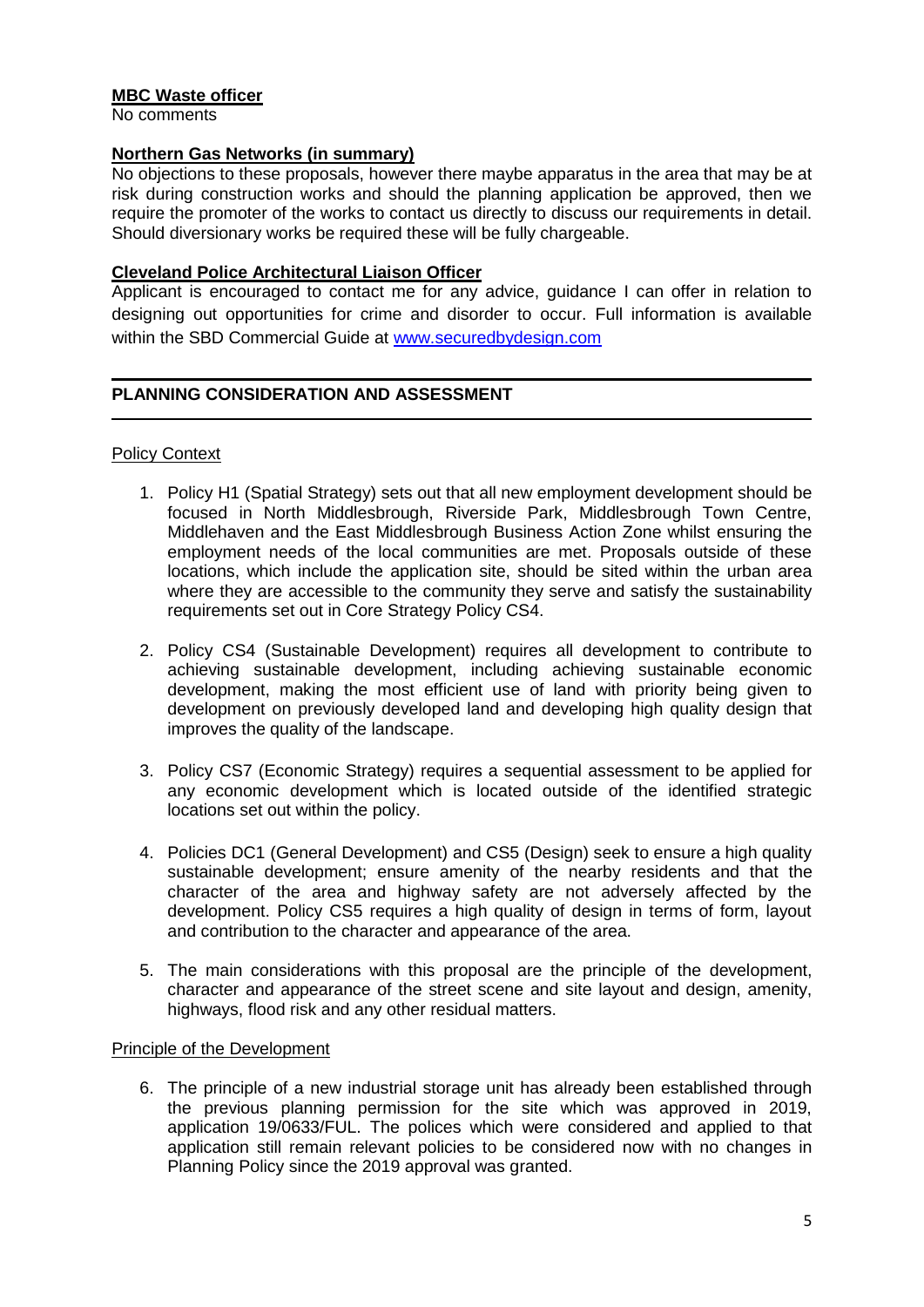- 7. Policies DC1, CS4 and CS5 seek to ensure that all new development is a high quality sustainable development. The application site is an unallocated site but is positioned within an established industrial estate. The site itself is located within an urban area which is within walking distance to main bus routes, local services and residential along Longland Road and is considered to be highly accessible to the local community. The site is considered to be within a sustainable location and therefore satisfies the criteria set out in Policies H1 and CS4.
- 8. Whilst Core Strategy Policy CS7 would technically require a sequential test to be provided for the site. Given the extant planning permission which was approved in 2019 and the location of the proposed building within the Industrial Estate a sequential test is not considered necessary for this proposal.
- 9. The site layout places the proposed building to the north of the existing highway with car parking located on either side of the units. The overall scale of the building is considered to be in comparison to the existing units within the industrial estate. With the alterations required to the car parking and the internal roundabout not compromising the existing character and appearance of this section of the industrial estate.
- 10. It is considered that the development meets the requirements of Policies H1, DC1, CS4, and CS5.

#### Character and Appearance, Site layout and Design

- 11. The National Planning Policy Framework (NPPF) paragraph 126 emphasises the requirement for the creation of high quality, beautiful and sustainable buildings and places with good design being a key aspect in providing sustainable development and in the creation of better places in which to work and live. Paragraph 130 of the NPPF comments that decisions should ensure that development will function well and add to the overall quality of the area, not just for the short term for the lifetime of the development.
- 12. Policy DC1 comments that 'the visual appearance and layout of the development and its relationship with the surrounding area in terms of scale, design and materials will be of high quality with Policies CS4 and CS5 commenting that new development should 'enhance both the built and natural environment'.
- 13. The site is located within the existing Warelands Way Industrial Estate. The estate has a single vehicular access off Hutton Road with three blocks of units set out in a courtyard style arrangement with parking and turning areas located to the front of the units. The units are single storey with either lean to roof designs or low pitched roof warehouse style buildings. The buildings have brickwork on the lower sections of the elevations with cladding on the upper sections.
- 14. The application site is located centrally within the industrial estate and will be located on an area of existing hard standing car park spaces immediately to the south of one of the larger units A and B Warelands Way. Although a standalone building the positioning of the building to the south of an existing building with the frontage facing the central turning circle and parking areas is considered to fit in with the current site layout and design of the industrial estate.
- 15. The overall scale of the units is considered to be comparable to the existing units within the estate. The lean to roof design and the overall height of the proposed building is considered to be acceptable given the scale and height of the surrounding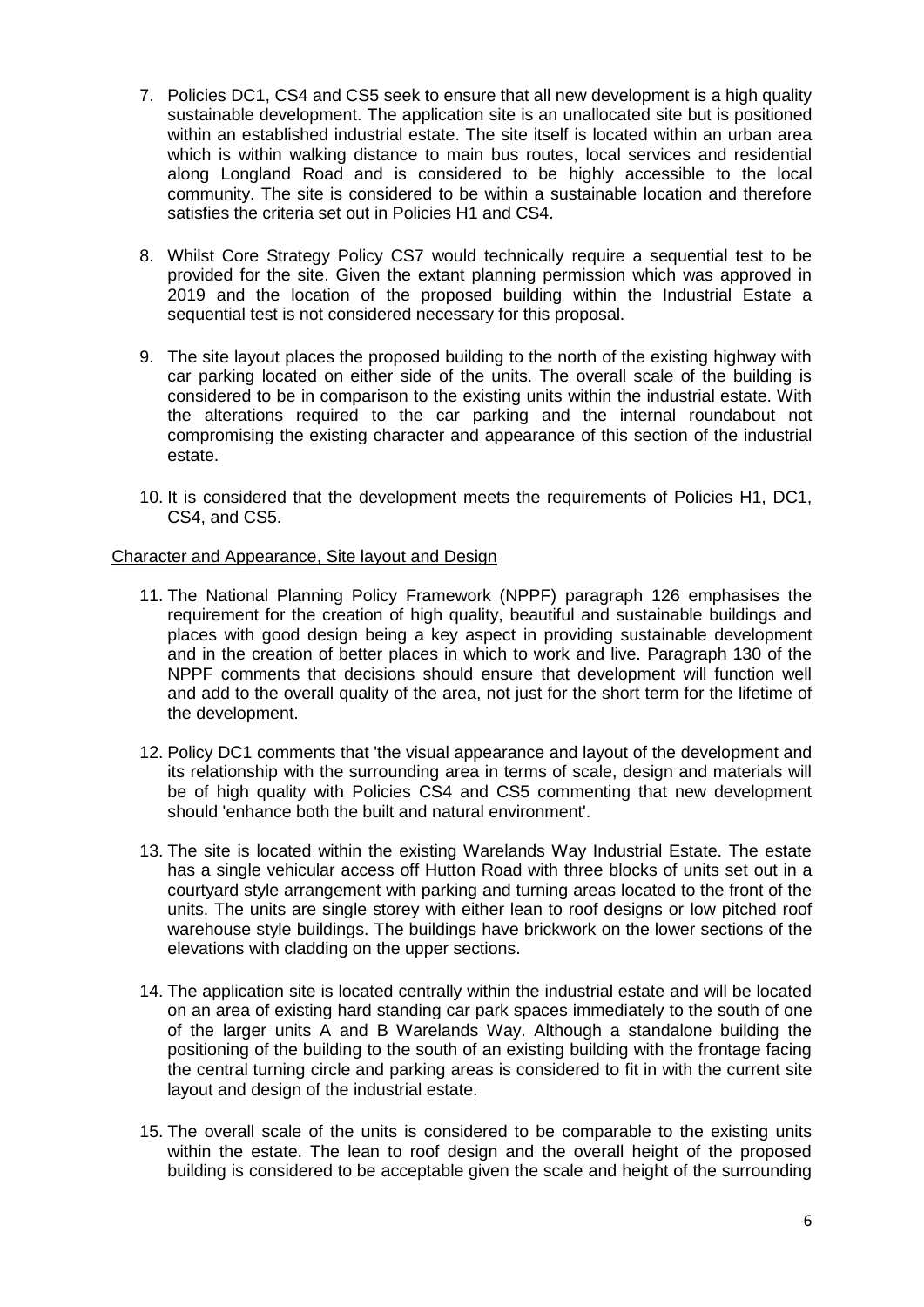units. The materials for the proposed building are considered to be high quality with the mixture of brickwork and cladding fitting in with the existing design of the buildings within the industrial estate. A materials condition will be placed on the application in terms of the materials.

- 16. Since the 2019 approval for a storage building on the site the overall location of the building within the application site has been altered due to the erection of a boundary fence by a neighbouring unit. The location of the building has been positioned 1 metre further from the existing building to the north at units A and B Warelands Way. The relocation of the building within the application site is considered not to have any significant impact in terms of the existing layout of the estate.
- 17. The proposed dwellings are considered to be a high quality design in accordance with the requirements of the NPPF and Policies DC1, CS4 and CS5 in this regard.

#### Amenity

- 18. Core Strategy Policy DC1 comments that all new development should consider the effects on the surrounding environment and amenities of the occupiers of nearby properties during and after completion.
- 19. The proposed building will be located within the existing industrial estate. The central location of the application site and the intended storage and distribution use for all three units, means the proposal will have no impact in terms of noise on the nearby residential properties located along Hutton Road.
- 20. The surrounding buildings within the industrial estate are all commercial units. The building will be located approximately 2 metres from the rear elevation of Units A and B Warelands Way. The front elevation of the building will face towards the highway and towards the front side/elevations of the commercial units to the south with a minimum of 12 metres remaining.
- 21. Given the building will be a storage and distribution use and is located within an existing industrial estate with commercial units, the proposal is considered not to have any significant impact on the amenity of the occupants of the neighbouring units and accords with the requirements of Policy DC1.

#### **Highways**

- 22. The proposed industrial building will be located on an area of existing hard standing which provides parking facilities for the existing units within the Industrial Estate. The proposal will include an additional four car parking space to the east side of the building so the overall loss of parking spaces will be four.
- 23. The highway works will include the squaring of the northern section of the existing internal roundabout to enable access into the proposed building and to ensure the highway access remains for the existing units.
- 24. The car parking area where the proposed building is to be located and the internal roundabout are within private ownership and do not form part of the adopted highway. With the adopted highway ending at the junction between Hutton Road and the entrance to Warelands Way.
- 25. Objection comments have been received that the proposed building will impact on the current highway access and parking arrangements to the existing units within the industrial estate, particularly to Units I, J, K and L located on the south side of the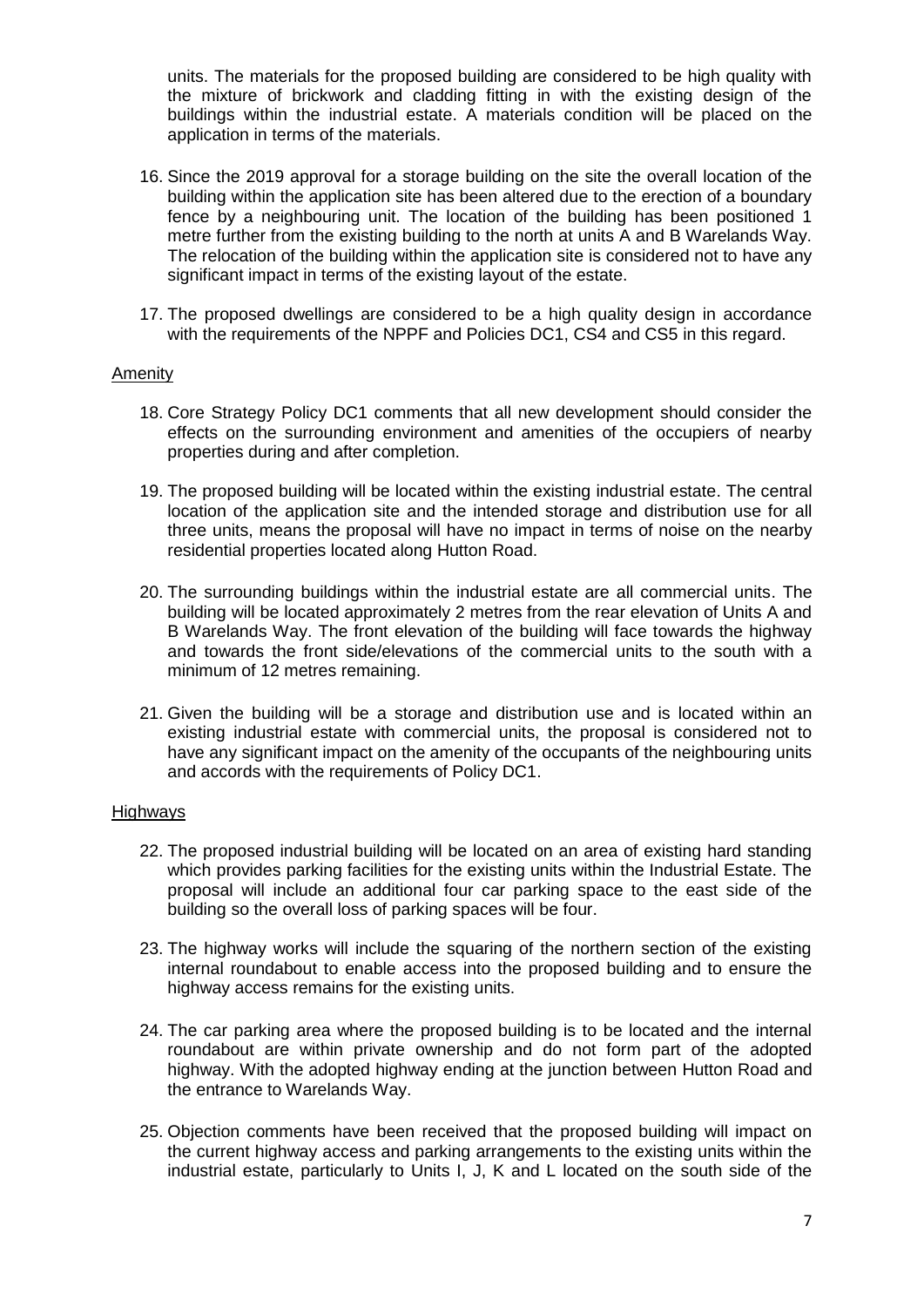industrial estate as this highway is their only highway access. The Highway Engineers have assessed the location of the building and the highway alterations in their opinion the proposal will not have a material impact on the operation of the existing highway network.

- 26. The proposal will result in the overall loss of four existing car parking spaces. The highway engineers have commented that as this area is under private ownership the current and any existing parking provision within the site is dependent on the owners of the site. Warelands way will still have the ability to operate as a highway within the site and although relatively constrained, given the provision of the existing containers on the site, will not unduly affect parking provision within the site.
- 27. Objection comments have been received regarding the potential for the construction of the building to obstruct access to the existing units. This is not a material planning consideration which can be assessed and is a civil issue between the applicant and the existing occupants of the industrial estate.

## Flood Risk

- 28. Core Strategy CS5 sets out that all new development should provide 'sustainable methods of surface drainage' to 'mitigate against localised flooding, promote water conservation and help protect water quality'.
- 29. Northumbrian Water have been consulted on the proposal and provide no comments.
- 30. The existing car park spaces which form the site will drain into existing drainage and so this proposed building, will cover the same area and will result in the same amount of water needing to enter the existing drains. As such, capacity or ability to drain the proposed buildings in terms of surface water is considered to be no different to the current situation. The proposed drainage is indicated as being provided through soakaway methods and a condition is recommended to ensure the drainage for the site is submitted and agreed with the Local Planning Authority prior to being implemented on site. Furthermore, an informative is recommended advising the applicant to develop their surface water drainage solutions in line with the guidance from Northumbrian Water and should contact Northumbrian Water prior to commencement of the development to confirm the exact location of any of the water mains within the area.

#### Residual Matters

- 31. Objection comments have been made that there is no requirement for the units as there are 50 units of 1000 square metres within the area. These comments are noted but is not a material planning consideration which can be considered in that the proposed development is not being considered appropriate based on an excess of industrial units elsewhere.
- 32. Objection comments have been received that the proposal will result in a reduced access to customers that are just making progress after the last 18 months and will have a detrimental impact on the recovery of the units. In light of the comments from the highway officers in relation to the proposal not impacting on the current highway access the proposal is not considered to have a detrimental impact on the existing business recovery.

## **RECOMMENDATIONS AND CONDITIONS**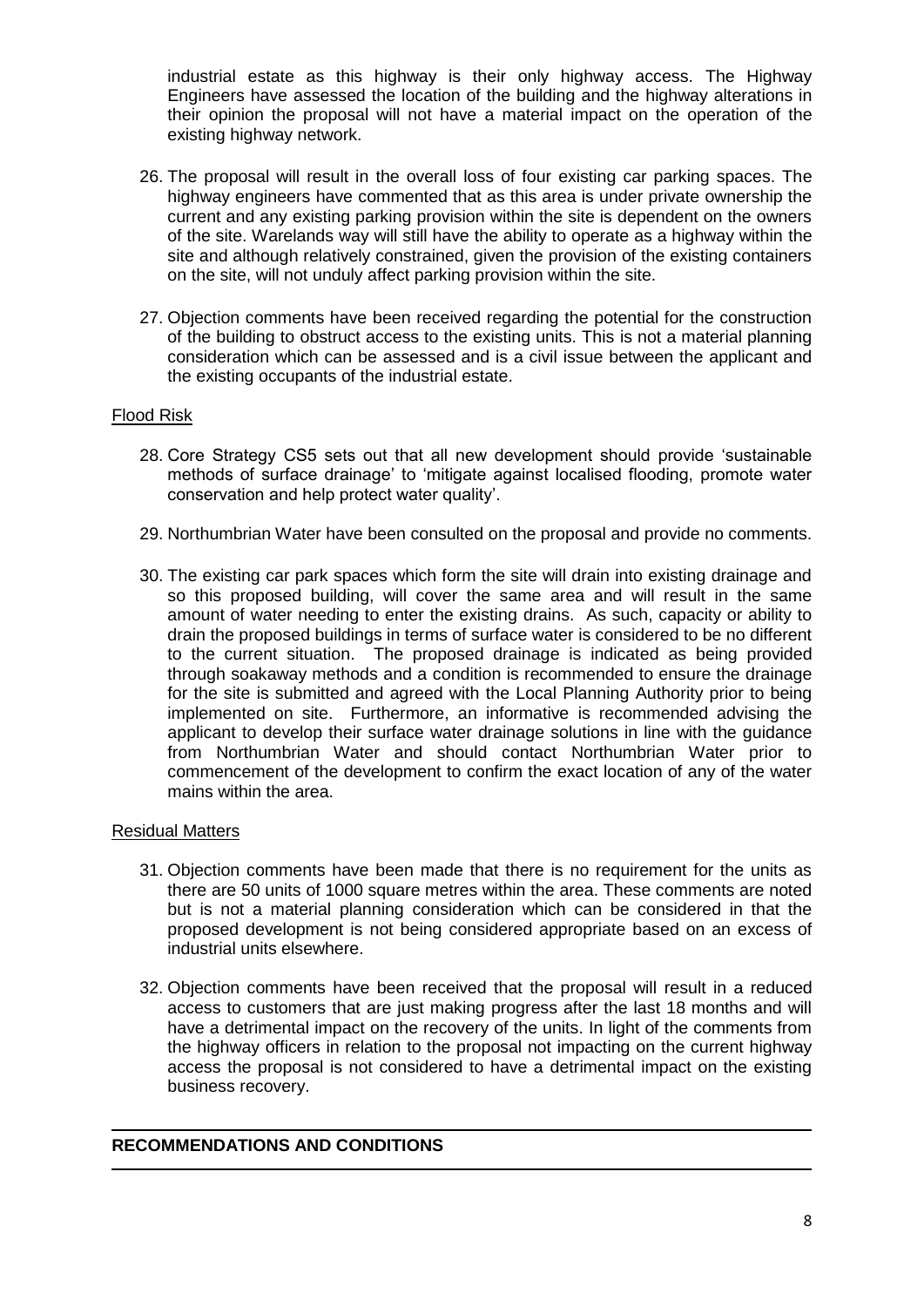## **Approve with conditions**

## 1. Time Limit

The development to which this permission relates must be begun not later than the expiration of three years beginning with the date on which this permission is granted.

Reason: The time limit condition is imposed in order to comply with the requirements of Section 91 of the Town and Country Planning Act 1990.

## 2. Approved Plans

The development hereby approved shall be in accordance with the following approved plans

- a. Location plan drawing L019050A-001 dated 18<sup>th</sup> August 2021
- b. Block plan drawing L019050A-002 dated 20<sup>th</sup> August 2021
- c. Proposed elevation drawing L019050A- 004 dated 2<sup>nd</sup> June 2021
- d. Proposed floor plan drawing L019050A0 003 dated 2<sup>nd</sup> June 2021

Reason: To ensure a satisfactory form of development and for the avoidance of doubt.

3. Materials

Prior to the construction of the external elevations of the building hereby approved samples of the external finishing materials to be used shall be submitted to and approved in writing by the Local Planning Authority. Thereafter, the development shall be implemented in accordance with the approved details.

Reason: To ensure the use of appropriate materials in the interests of the visual amenities of the area having regard for policies DC1, CS4 and CS5 of the Local Plan and section 12 of the NPPF.

4. Foul and surface Water Drainage

Prior to any commencement of development hereby approved a scheme of foul and surface water drainage shall have first been submitted to and approved in writing by the Local Planning Authority. The development shall then be undertaken in accordance with the approved scheme.

Reason: In order to ensure adequate drainage is provided at the site.

## **REASON FOR APPROVAL**

This application is satisfactory in that the design of the proposed building for storage and distribution purposed (B8 use) accords with the principles of the National Planning Policy Framework (NPPF) and the local policy requirements (Policies DC1, CS4, CS5, CS7 and H1 of the Council's Local Development Framework).

In particular, the erection of the storage and distribution building will not prejudice the character and function of the Warelands Way Industrial Estate and the design and appearance of the building complements the existing industrial and business environment. The building use as storage and distribution purposes will not be detrimental to any adjoining or surrounding premises, and the traffic generated and noise associated with the proposal will not be of a level likely to result in an unacceptable impact on nearby premises.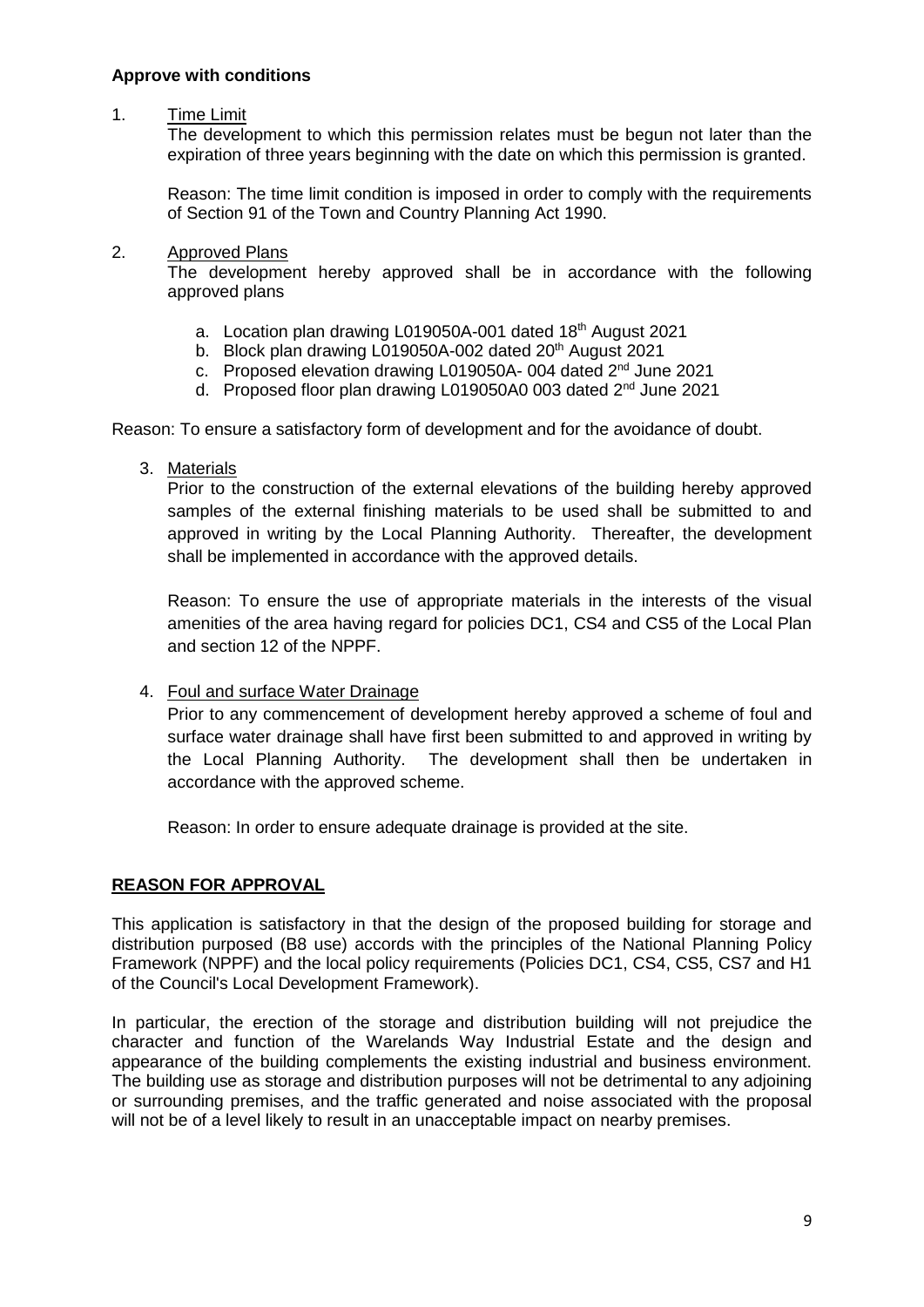The application is therefore considered to be an acceptable form of development, fully in accordance with the relevant policy guidance and there are no material considerations, which would indicate that the development should be refused.

## **INFORMATIVES**

## Northern Gas Networks

Northern Gas Networks has no objections to these proposals, however there may be apparatus in the area that may be at risk during construction works. The promoter of these works should contact Northern Gas Networks directly on 0800 040 776 (option 5) to discuss the requirements in detail. Should diversionary works be required these will be fully chargeable.

#### Cleveland Police

Applicant is encouraged to contact me for any advice, guidance I can offer in relation to designing out opportunities for crime and disorder to occur. Full information is available within the SBD Commercial Guide at [www.securedbydesign.com](https://gbr01.safelinks.protection.outlook.com/?url=http%3A%2F%2Fwww.securedbydesign.com%2F&data=04%7C01%7CDebbie_Moody%40middlesbrough.gov.uk%7Cc09a39488ab140b1059008d9785444e3%7C80e3c22b9f3044afb1981975db77798a%7C0%7C0%7C637673125709873258%7CUnknown%7CTWFpbGZsb3d8eyJWIjoiMC4wLjAwMDAiLCJQIjoiV2luMzIiLCJBTiI6Ik1haWwiLCJXVCI6Mn0%3D%7C2000&sdata=34%2FxHdn5%2F2T%2BU6DweCDQEYxyr3nSYuJ5FLSEVAwYJjs%3D&reserved=0)

#### Northumbrian Water

The applicant is encouraged to contact Northumbrian Water prior to the commencement of the development to discuss the precise location of any water mains across the site and to develop a sustainable surface water management system for the building.

Case Officer: Debbie Moody

Committee Date: 19<sup>th</sup> November 2021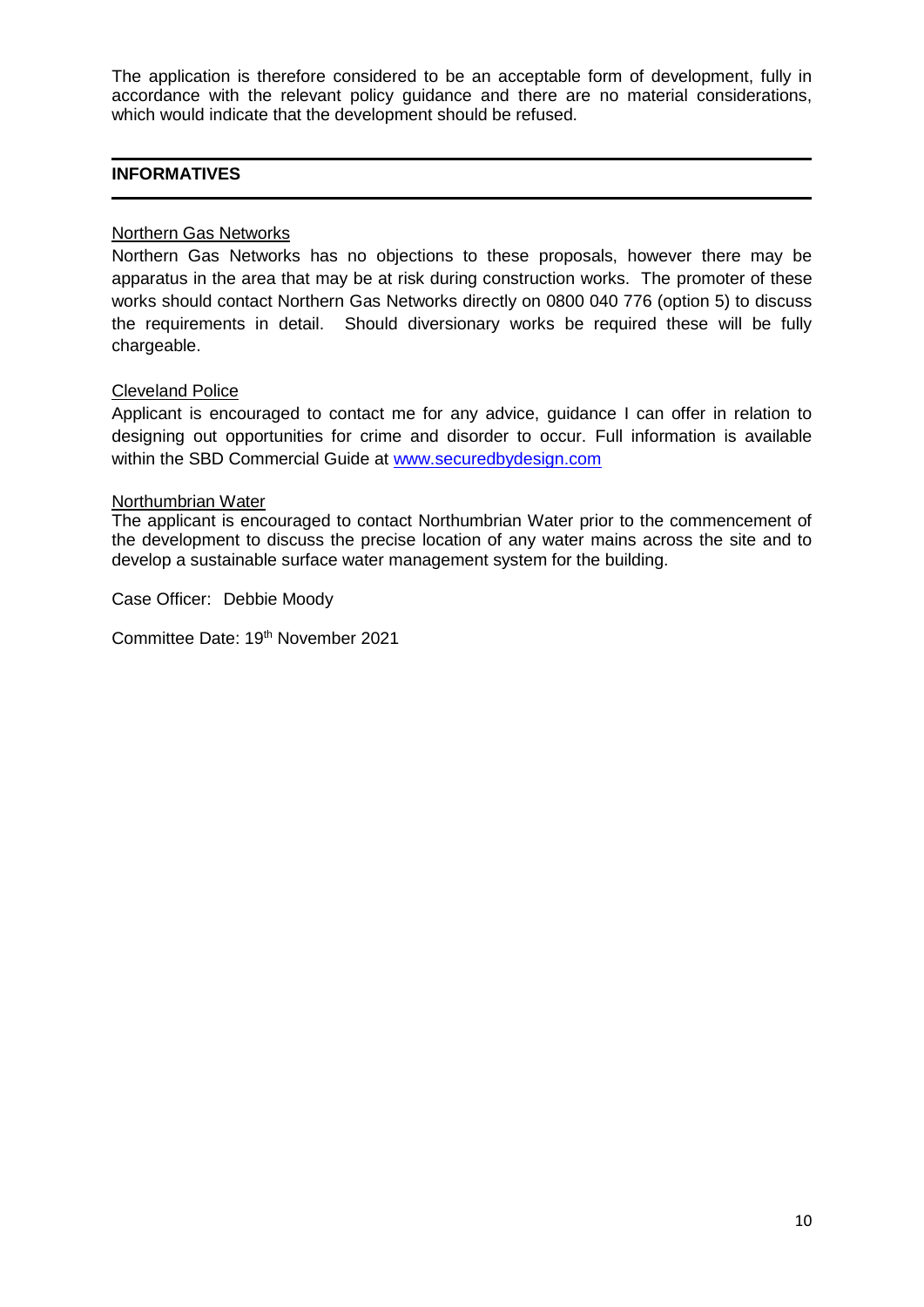Appendix 1: Site Location Plan



Appendix 2: Proposed Site Plan